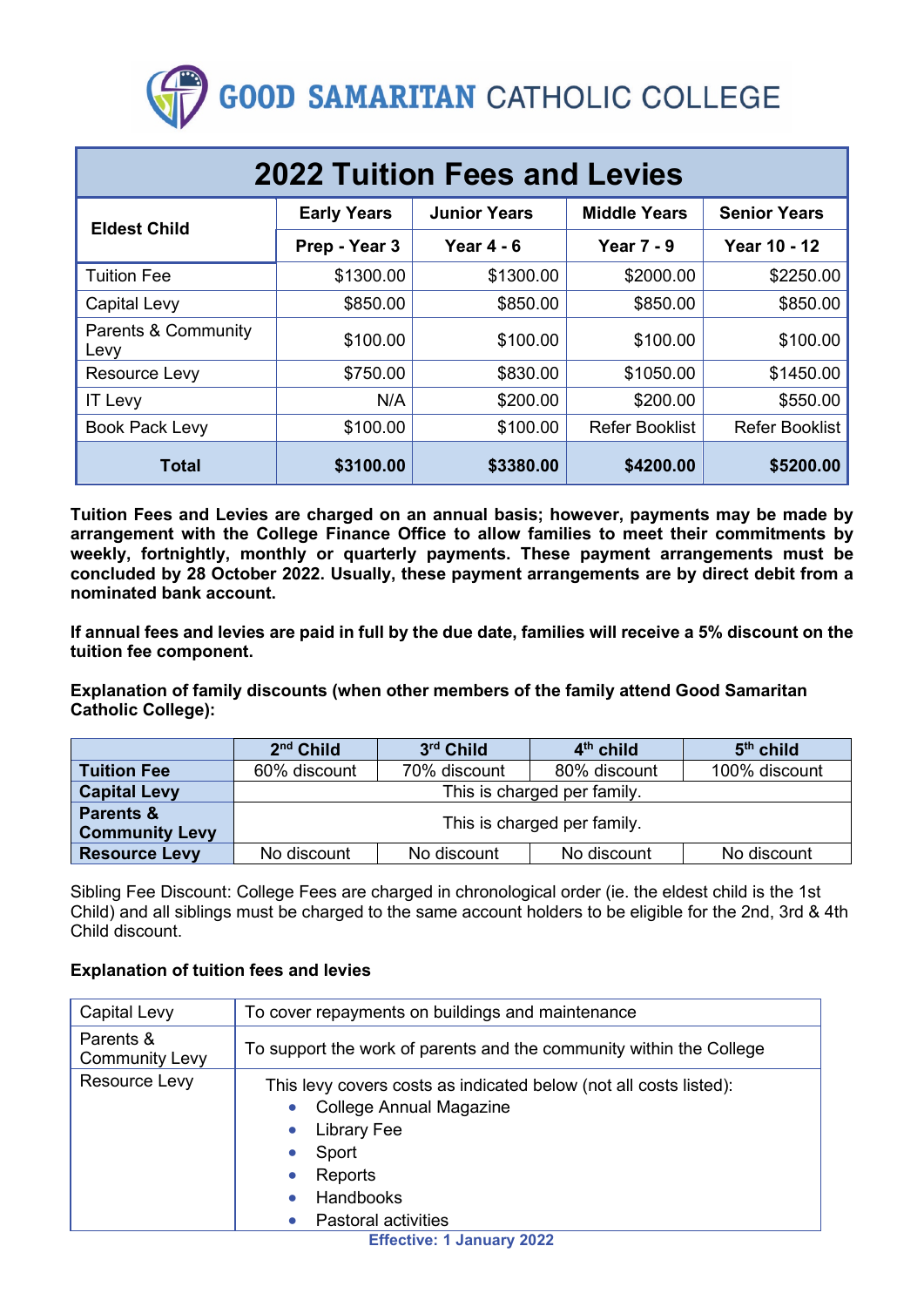|                       | Subject costs                                                                 |  |  |
|-----------------------|-------------------------------------------------------------------------------|--|--|
|                       | Excursions (except camps, retreats, interstate and overseas trips)            |  |  |
|                       | <b>Class competitions</b>                                                     |  |  |
|                       | Most materials for practical subjects                                         |  |  |
|                       | Textbook hire (see last page)                                                 |  |  |
|                       | Photocopying                                                                  |  |  |
|                       | Class technology access (P - 3)                                               |  |  |
|                       | Computer software (P - 3)                                                     |  |  |
|                       | IT support $(P-3)$                                                            |  |  |
|                       | LAN / WAN facilities $(P-3)$                                                  |  |  |
|                       | Internet costs $(P - 3)$                                                      |  |  |
|                       | Locker padlock (Year 7, 8, 9 & 10)                                            |  |  |
|                       | Student diary (Year 7, 8, 9 & 10)                                             |  |  |
|                       | Student ID card                                                               |  |  |
| <b>IT Levy</b>        | This levy covers the cost of student access to a College Managed              |  |  |
|                       | Technology Device (Apple iPad in Years 4 - 6 / 7 - 9 and Apple MacBook in     |  |  |
|                       | Years 10 - 12), protective case / sleeve (inc. keyboard for Apple iPads),     |  |  |
|                       | College WiFi, on-site technical support, software, and licensing.             |  |  |
| <b>Book Pack Levy</b> | This levy covers the cost of stationary items used by primary students, e.g., |  |  |
|                       | pens, pencils, exercise books, rulers, sharpeners, pencil cases, etc.         |  |  |

## **Additional Fees**

#### **Annual Tuition Fees and Levies do not include the following:**

- College camps/retreats as advised by the College (average cost is \$300-\$600)
- Book Lists Year 7, Year 8, Year 9 & Year 10

#### **Please note:**

From time to time a student activity/event may arise which may incur an additional charge. Parents will be advised in advance of the details and costs.

## **Methods of Payment – College Tuition Fees and Levies**

- Agreed Payment Plan by Direct Debit, Credit Card, Centrepay or BPay
- Online via Mastercard/Visa via the Parent Portal Payments Page or through the College website by clicking the Enrolment tab and selecting 'Make a Payment'
- EFTPOS Debit and Credit Cards at the College Finance Office
- Cash at the College Finance Office

**The College does not accept payment by cheque.**

### **Uniform Purchases**

The Uniform Retail Centre accepts payment via Credit Card, BPay, Cash or EFTPOS at the time of purchase. For orders that will require future collection, mail order/phone order payment via Credit Card will be accepted.

## **Sibling Discount**

An additional sibling discount is available (on the tuition fee component only) for students with siblings who attend other Brisbane Catholic Education schools and Colleges on the Sunshine Coast.

| <b>Tuition Fee</b><br><b>Discount</b> | Number of siblings attending another BCE school |           |       |      |
|---------------------------------------|-------------------------------------------------|-----------|-------|------|
| No. of students                       | )ne                                             | <b>WO</b> | Three | Four |
| <b>Discount</b>                       | 5%                                              | 10%       | 20%   | 40%  |